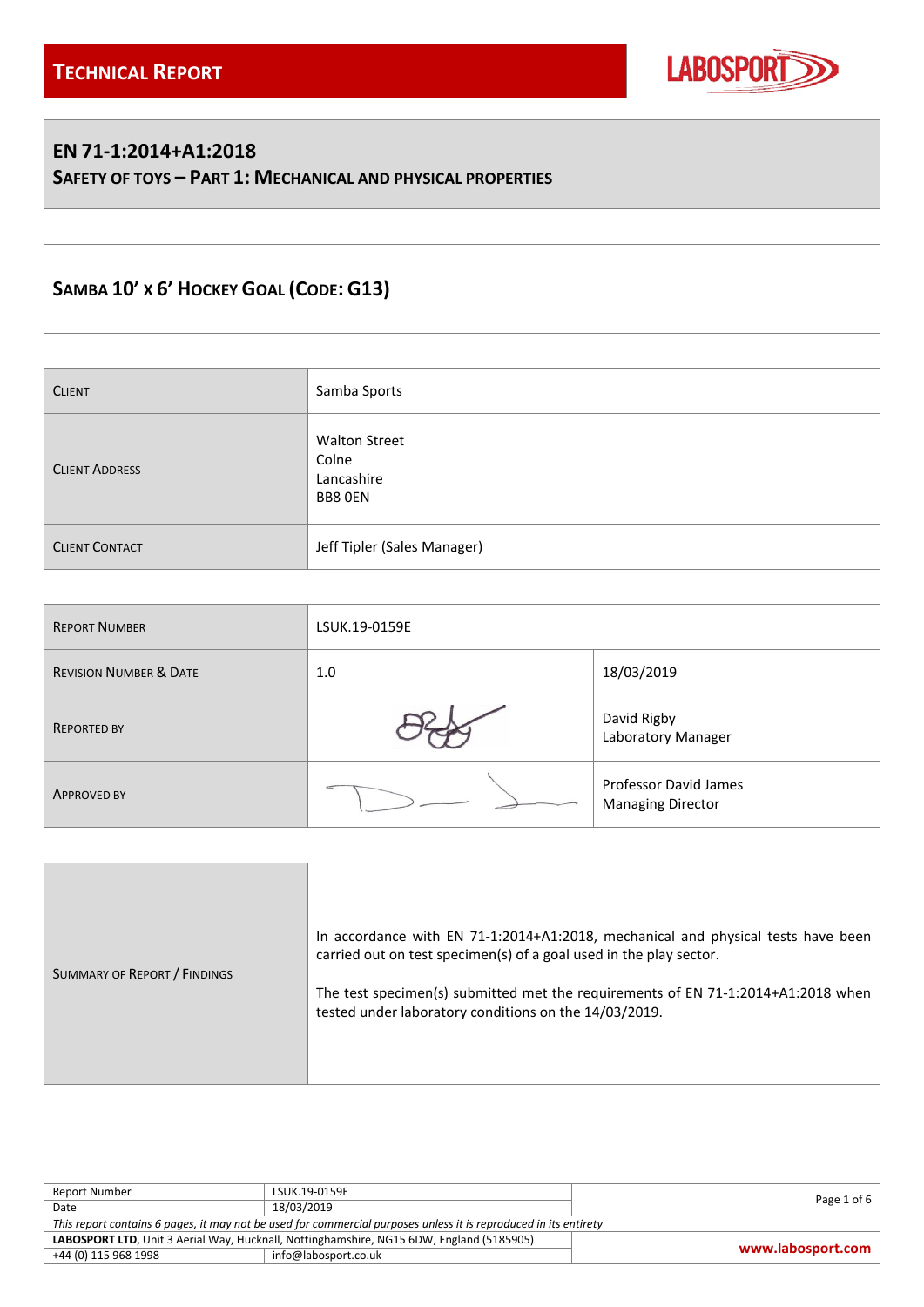

|                                   | EN 71-1 specifies requirements and methods of tests for mechanical and physical<br>properties of toys.                                                                                                                                                                                                                                                                                                                                                                                                                                                                                                                                 |
|-----------------------------------|----------------------------------------------------------------------------------------------------------------------------------------------------------------------------------------------------------------------------------------------------------------------------------------------------------------------------------------------------------------------------------------------------------------------------------------------------------------------------------------------------------------------------------------------------------------------------------------------------------------------------------------|
| <b>SCOPE OF TESTING / PROJECT</b> | EN 71-1 applies to toys for children, toys being any product or material designed or<br>intended, whether or not exclusively, for use in play by children of less than 14 years. It<br>refers to new toys taking into account the period of foreseeable and normal use, and that<br>the toys are used as intended or in a foreseeable way, bearing in mind the behaviour of<br>children.                                                                                                                                                                                                                                               |
|                                   | It includes specific requirements for toys intended for children under 36 months, children<br>under 18 months and for children who are too young to sit up unaided. According to<br>Directive 2009/48/EC "intended for use by" means that a parent or supervisor shall<br>reasonably be able to assume by virtue of the functions, dimensions and characteristics<br>of a toy that it is intended for use by children of the stated age group. Therefore, for the<br>purpose of EN 71-1, e.g. soft-filled toys with simple features intended for holding and<br>cuddling are considered as toys intended for children under 36 months. |

| <b>TEST PROCEDURE / STANDARDS</b> | EN 71-1:2014+A1:2018 – Safety of toys – Part 1: Mechanical and physical properties<br>EN ISO/IEC 17025 - General requirements for the competence of testing and calibration<br><b>laboratories</b><br>For dated references, only the edition cited applies. For undated references, the latest<br>edition at the date of test of the referenced document (including any amendments) |
|-----------------------------------|-------------------------------------------------------------------------------------------------------------------------------------------------------------------------------------------------------------------------------------------------------------------------------------------------------------------------------------------------------------------------------------|
|                                   | applies.                                                                                                                                                                                                                                                                                                                                                                            |

| PRODUCT (DETAILS / DESCRIPTION) | Goal referred to as "Samba Hockey 10' x 6" with a product identification code of G13. |
|---------------------------------|---------------------------------------------------------------------------------------|
|---------------------------------|---------------------------------------------------------------------------------------|

| Report Number                                                                                                    | LSUK.19-0159E        |                     |  |
|------------------------------------------------------------------------------------------------------------------|----------------------|---------------------|--|
| Date                                                                                                             | 18/03/2019           | Page 2 of 6 $\vert$ |  |
| This report contains 6 pages, it may not be used for commercial purposes unless it is reproduced in its entirety |                      |                     |  |
| LABOSPORT LTD, Unit 3 Aerial Way, Hucknall, Nottinghamshire, NG15 6DW, England (5185905)                         |                      |                     |  |
| +44 (0) 115 968 1998                                                                                             | info@labosport.co.uk | www.labosport.com   |  |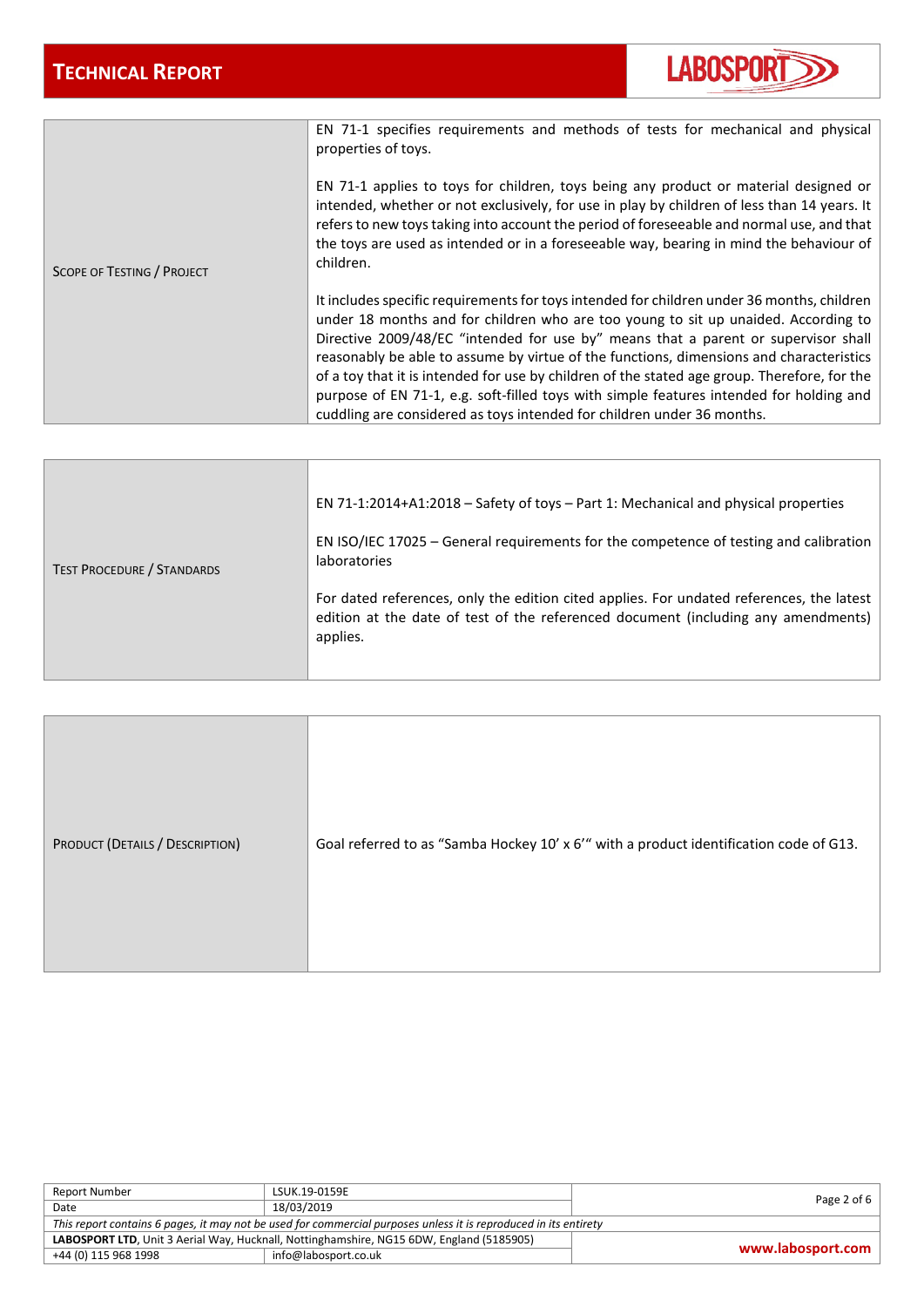## **TECHNICAL REPORT**



#### **TEST RESULTS MECHANICAL AND PHYSICAL PROPERTIES**

| Clause<br>Pass / Fail   |                      |      |                                                                                            |      |
|-------------------------|----------------------|------|--------------------------------------------------------------------------------------------|------|
|                         |                      | 4.1  | <b>Material cleanliness</b>                                                                | Pass |
|                         |                      | 4.2  | Assembly                                                                                   | Pass |
|                         |                      | 4.3  | Flexible plastic sheeting                                                                  | N/A  |
|                         |                      | 4.4  | Toy bags                                                                                   | N/A  |
|                         |                      | 4.5  | Glass                                                                                      | N/A  |
|                         |                      | 4.6  | <b>Expanding materials</b>                                                                 | N/A  |
|                         |                      | 4.7  | Edges                                                                                      | Pass |
|                         | General requirements | 4.8  | Points and metallic wires                                                                  | Pass |
|                         |                      | 4.9  | Protruding parts                                                                           | N/A  |
| $\overline{\mathbf{4}}$ |                      | 4.10 | Parts moving against each other                                                            | N/A  |
|                         |                      | 4.11 | Mouth-actuated toys and other toys<br>intended to be put in the mouth                      | N/A  |
|                         |                      | 4.12 | <b>Balloons</b>                                                                            | N/A  |
|                         |                      | 4.13 | Cords of toy kites and other flying toys                                                   | N/A  |
|                         |                      | 4.14 | Enclosures                                                                                 | N/A  |
|                         |                      | 4.15 | Toys intended to bear the mass of a<br>child                                               | N/A  |
|                         |                      | 4.16 | Heavy immobile toys                                                                        | Pass |
|                         |                      | 4.17 | Projectile toys                                                                            | N/A  |
|                         |                      | 4.18 | Aquatic toys and inflatable toys                                                           | N/A  |
|                         |                      | 4.19 | Percussion caps specifically designed<br>for use in toys and toys using<br>percussion caps | N/A  |

| Report Number                                                                                                    | LSUK.19-0159E        | Page 3 of 6       |  |
|------------------------------------------------------------------------------------------------------------------|----------------------|-------------------|--|
| Date                                                                                                             | 18/03/2019           |                   |  |
| This report contains 6 pages, it may not be used for commercial purposes unless it is reproduced in its entirety |                      |                   |  |
| LABOSPORT LTD, Unit 3 Aerial Way, Hucknall, Nottinghamshire, NG15 6DW, England (5185905)                         |                      |                   |  |
| +44 (0) 115 968 1998                                                                                             | info@labosport.co.uk | www.labosport.com |  |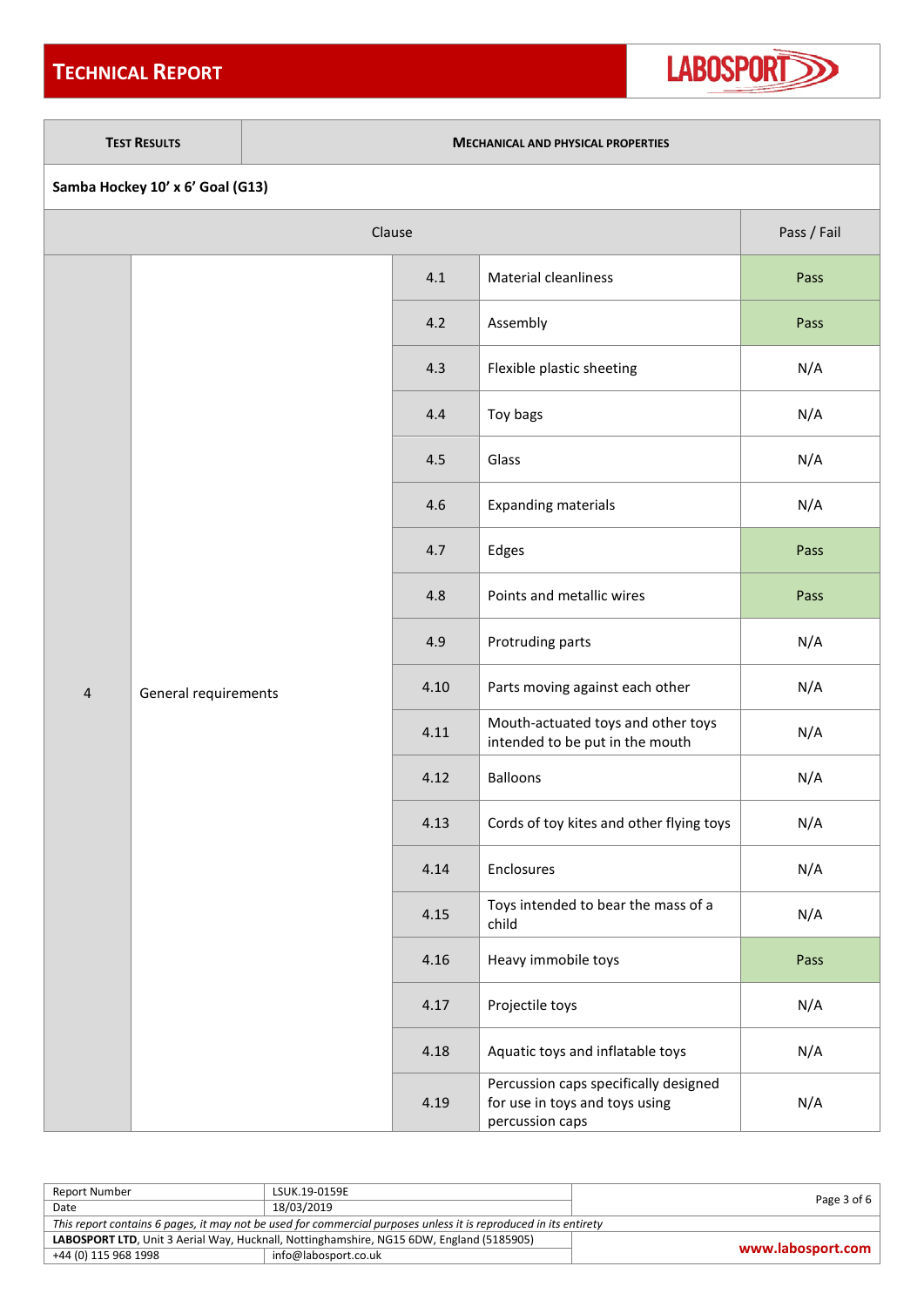

| Clause         |                                               |       |                                                                  | Pass / Fail |
|----------------|-----------------------------------------------|-------|------------------------------------------------------------------|-------------|
| $\overline{4}$ |                                               | 4.20  | Acoustics                                                        | N/A         |
|                |                                               | 4.21  | Toys containing a non-electrical heat<br>source                  | N/A         |
|                |                                               | 4.22  | Small balls                                                      | N/A         |
|                |                                               | 4.23  | Magnets                                                          | N/A         |
|                | General requirements                          | 4.24  | Yo-yo balls                                                      | N/A         |
|                |                                               | 4.25  | Toys attached to food                                            | N/A         |
|                |                                               | 4.26  | Toy disguise costumes                                            | N/A         |
|                |                                               | 4.27  | Flying toys                                                      | N/A         |
|                | Toys intended for children under 36<br>months | 5.1   | General requirements                                             | N/A         |
|                |                                               | $5.2$ | Soft-filled toys and soft filled parts of a<br>toy               | N/A         |
|                |                                               | 5.3   | Plastic sheeting                                                 | N/A         |
|                |                                               | 5.4   | Cords, chains and electrical cables in<br>toys                   | N/A         |
|                |                                               | 5.5   | Liquid-filled toys                                               | N/A         |
|                |                                               | 5.6   | Speed limitations of electrically-driven<br>ride-on toys         | N/A         |
| 5              |                                               | 5.7   | Glass and porcelain                                              | N/A         |
|                |                                               | 5.8   | Shape and size of certain toys                                   | N/A         |
|                |                                               | 5.9   | Toys comprising monofilament fibres                              | N/A         |
|                |                                               | 5.10  | Small balls                                                      | N/A         |
|                |                                               | 5.11  | Play figures                                                     | N/A         |
|                |                                               | 5.12  | Hemispheric-shaped toys                                          | N/A         |
|                |                                               | 5.13  | Suction cups                                                     | N/A         |
|                |                                               | 5.14  | Straps intended to be worn fully or<br>partially around the neck | N/A         |

| Report Number                                                                                                    | LSUK.19-0159E        | Page 4 of 6       |  |
|------------------------------------------------------------------------------------------------------------------|----------------------|-------------------|--|
| Date                                                                                                             | 18/03/2019           |                   |  |
| This report contains 6 pages, it may not be used for commercial purposes unless it is reproduced in its entirety |                      |                   |  |
| LABOSPORT LTD, Unit 3 Aerial Way, Hucknall, Nottinghamshire, NG15 6DW, England (5185905)                         |                      |                   |  |
| +44 (0) 115 968 1998                                                                                             | info@labosport.co.uk | www.labosport.com |  |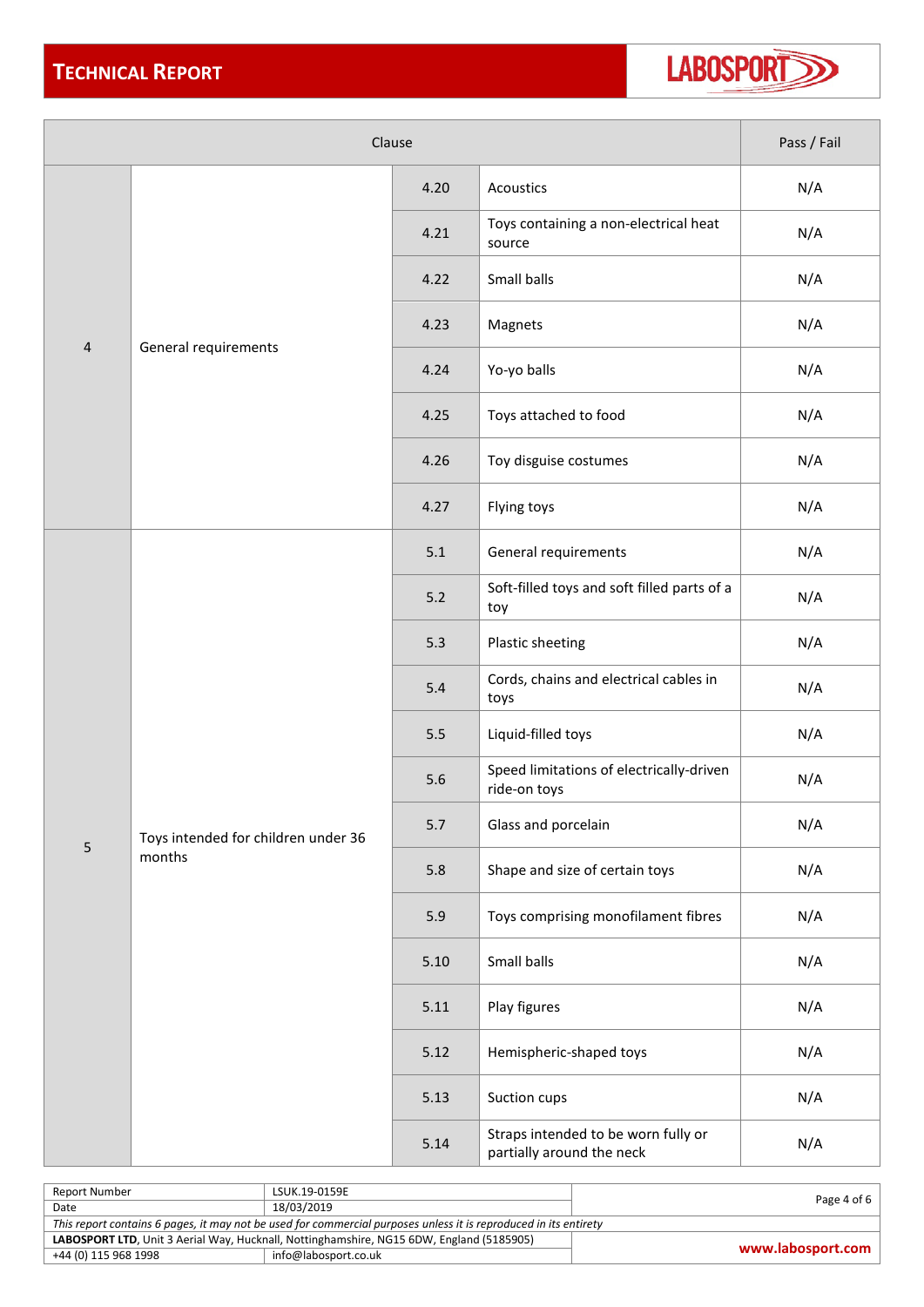## **TECHNICAL REPORT**



| Clause                    |                                                                                         |      | Pass / Fail                                                                    |      |
|---------------------------|-----------------------------------------------------------------------------------------|------|--------------------------------------------------------------------------------|------|
| 5                         | Toys intended for children under 36<br>5.15<br>Sledges with cords for pulling<br>months |      | N/A                                                                            |      |
| 6                         | Packaging                                                                               |      |                                                                                | Pass |
|                           |                                                                                         | 7.1  | General                                                                        | Pass |
|                           |                                                                                         | 7.2  | Toys not intended for children under<br>36 months                              | Pass |
|                           |                                                                                         | 7.3  | Latex balloons                                                                 | N/A  |
|                           |                                                                                         | 7.4  | Aquatic toys                                                                   | N/A  |
|                           |                                                                                         | 7.5  | <b>Functional toys</b>                                                         | N/A  |
|                           |                                                                                         | 7.6  | Hazardous sharp functional edges and<br>points                                 | N/A  |
|                           |                                                                                         | 7.7  | Projectile toys                                                                | N/A  |
|                           |                                                                                         | 7.8  | Imitation protective masks and<br>helmets                                      | N/A  |
|                           |                                                                                         | 7.9  | Toy kites                                                                      | N/A  |
| $\overline{7}$<br>for use | Warnings, markings and instructions                                                     | 7.10 | Roller skates, inline skates,<br>skateboards and certain other ride-on<br>toys | N/A  |
|                           |                                                                                         | 7.11 | Toys intended to be strung across a<br>cradle, cot or perambulator             | N/A  |
|                           |                                                                                         | 7.12 | Liquid-filled teethers                                                         | N/A  |
|                           |                                                                                         | 7.13 | Percussion caps specifically designed<br>for us in toys                        | N/A  |
|                           |                                                                                         | 7.14 | Acoustics                                                                      | N/A  |
|                           |                                                                                         | 7.15 | Toy bicycles                                                                   | N/A  |
|                           |                                                                                         | 7.16 | Toys intended to bear the mass of a<br>child                                   | N/A  |
|                           |                                                                                         | 7.17 | Toys comprising monofilament fibres                                            | N/A  |
|                           |                                                                                         | 7.18 | Toy scooters                                                                   | N/A  |
|                           |                                                                                         | 7.19 | Rocking horses and similar toys                                                | N/A  |

| Report Number                                                                                                    | LSUK.19-0159E        | Page 5 of 6 $\vert$ |  |
|------------------------------------------------------------------------------------------------------------------|----------------------|---------------------|--|
| Date                                                                                                             | 18/03/2019           |                     |  |
| This report contains 6 pages, it may not be used for commercial purposes unless it is reproduced in its entirety |                      |                     |  |
| LABOSPORT LTD, Unit 3 Aerial Way, Hucknall, Nottinghamshire, NG15 6DW, England (5185905)                         |                      | www.labosport.com   |  |
| +44 (0) 115 968 1998                                                                                             | info@labosport.co.uk |                     |  |